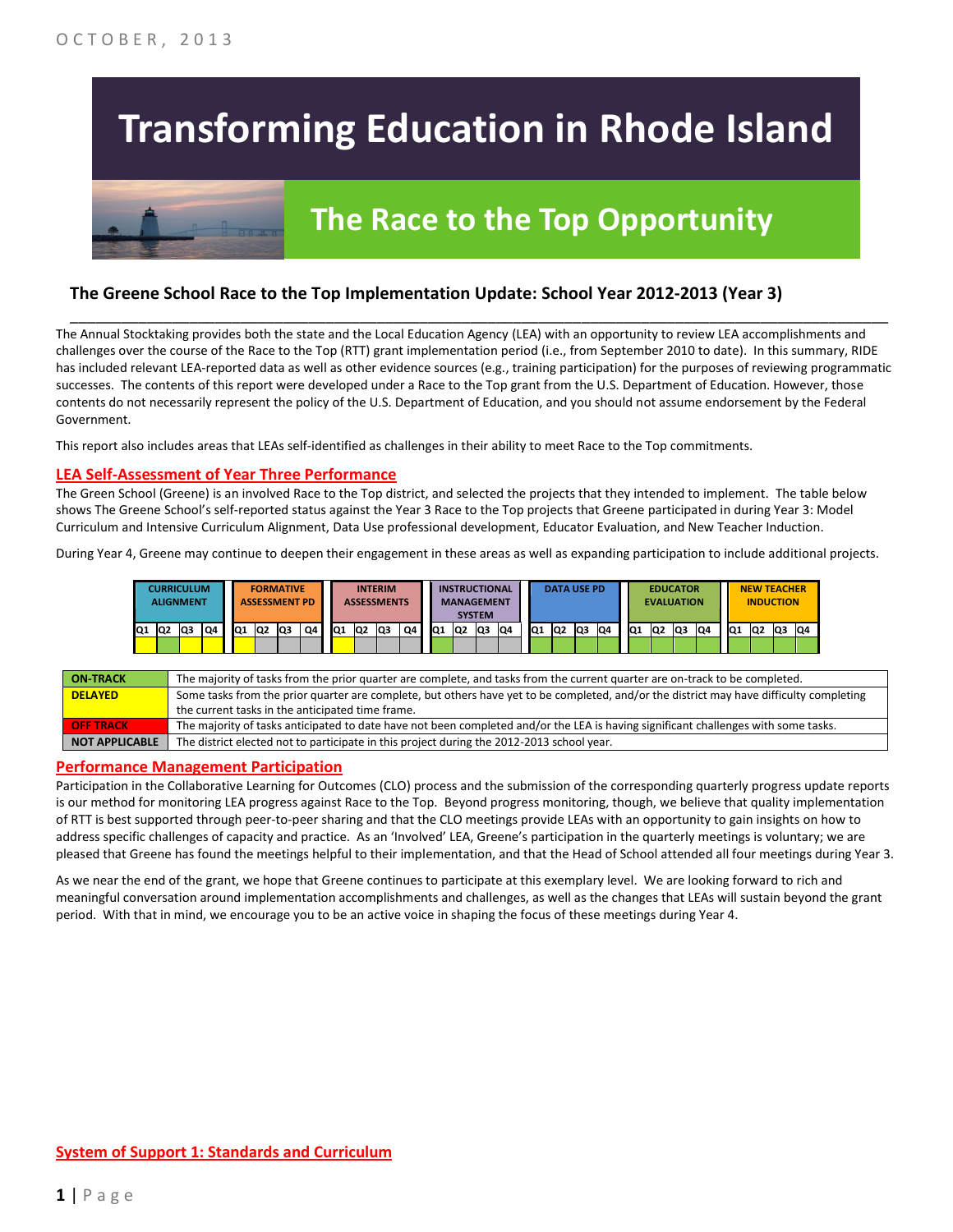Based on the quarterly progress reports submitted by Greene, as well as participation in additional applicable activities through the end of the 2012-2013 school year, we have assessed the district as 'on track (green),' 'delayed (yellow),' 'off track/at risk (red)', or 'not applicable (grey) on each of the Year 3 System of Support 1 scope of work tasks for Race to the Top. This assessment is reflected in the table below. Please note that further description of these statuses can be found on page one of this report.

Greene made significant progress in the 2012-2013 school year towards deepening educator understanding of the new Common Core State Standards (CCSS). In their quarterly progress update reports, Greene noted that teachers implemented a new workshop model that aligns to the CCSS at the high school level for both ELA and mathematics. This, along with professional development for both teachers and administrators, helped all staff feel more comfortable working with the standards. Expeditionary Learning partnered with the school to convert the CCSS in ELA and mathematics into specific learning targets. Additionally, science and social studies teachers are working with the CCSS to help support the standards in their classrooms

At the conclusion of the school year, Greene noted that while they have been aligning unit planners and lessons to the CCSS, they lacked a written implementation plan. The school indicated that they hoped to develop a more concrete plan during summer 2013 in preparation for the 2013- 2014 school year.

We are happy to hear that Greene has found valuable expertise to help move this work forward, and look forward to hearing about the success that the school has in communicating and implementing a transition plan. We encourage Greene to continue to reach out to their Collaborative Learning for Outcomes partners for further collaboration as appropriate.

| Intensive Curriculum Alignment and Model Curriculum Development                                                                                                                                                                                           |                | Year 3:SY12-13                          |                      |                                         |  |  |  |
|-----------------------------------------------------------------------------------------------------------------------------------------------------------------------------------------------------------------------------------------------------------|----------------|-----------------------------------------|----------------------|-----------------------------------------|--|--|--|
|                                                                                                                                                                                                                                                           | Q <sub>1</sub> | Q <sub>2</sub>                          | Q <sub>3</sub>       | Q <sub>4</sub>                          |  |  |  |
| Develop and communicate a multi-year Transition Plan for the Common Core State Standards implementation, including clear<br>expectations for school level transition benchmarks and a plan for developing a curriculum aligned to the CCSS in grades K-12 |                | needed                                  | needed               | Modify as Modify as Modify as<br>needed |  |  |  |
| Identify opportunities for educators to work collaboratively to deepen understanding of CCSS (e.g. Common Planning Time, grade<br>level team, department meetings, faculty meetings)                                                                      |                | Modify as Modify as Modify as<br>needed | needed               | needed                                  |  |  |  |
| Create implementation plan, including the identification of aligned resources, to support roll out of new curricula                                                                                                                                       | $\mathsf{X}$   |                                         | needed needed needed | Modify as Modify as Modify as           |  |  |  |
| Develop curriculum aligned to the Common Core State Standards, including participation in Dana Center curriculum writing and<br>leadership sessions (if applicable)                                                                                       |                | x                                       | X                    | x                                       |  |  |  |

*\*Please note: the 'x' in the above table represents the anticipated completion timeline set by RIDE, not when the district completed the task. Additionally, for further clarification on the criteria used to select each status, consult the description on page one of this report.*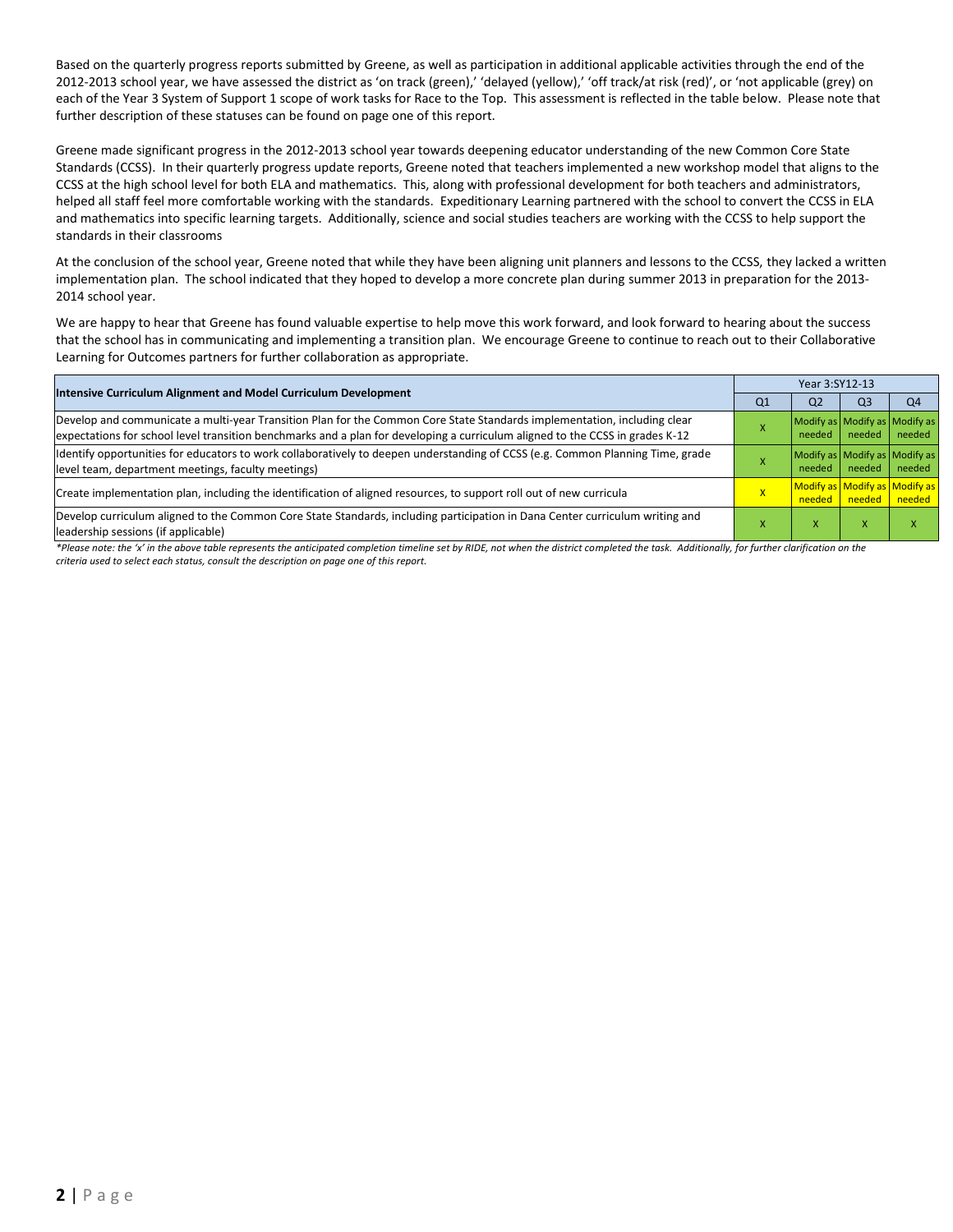#### **System of Support 2: Instructional Improvement Systems**

During the 2012-2013 school year, Greene chose to implement one of the four Race to the Top projects in System of Support 2 (Data Use Professional Development). Based on the quarterly progress reports submitted by Greene, as well as participation in additional applicable activities through the end of the 2012-2013 school year, we have assessed the district on each of the Year 3 scope of work tasks for the applicable projects.

As an involved district, Greene determined which of the Race to the Top projects would best align to their student needs in the 2012-2013 school year. The Greene School worked with RIDE to assign course codes and to submit teacher-course-student data, which was an integral part to ensuring that they were well poised to expand implementation of the Interim Assessments and Formative Assessment professional development in the 2013-2014 school year.

Additionally, a school data leadership team from The Greene School participated in the Data Use professional development series. In the QPU reports, the district expressed that the teams found this training helpful, and that it has helped with the development of Student Learning Objectives, and using data to drive instruction.

In the upcoming CLO sessions, we look forward to hearing about the Greene's plans for implementing new initiatives, or deepening engagement in initiatives implemented during the 2012-2013 school year. Additionally, looking ahead towards the PARCC assessment, we hope to hear more from districts about how these initiatives are supporting their transition to the Common Core State Standards.

| Interim Assessments (accessed via the Instructional Management System)                                                                                                                  | Q1                | Q <sub>2</sub>                | Q <sub>3</sub>                                                     | O <sub>4</sub> |
|-----------------------------------------------------------------------------------------------------------------------------------------------------------------------------------------|-------------------|-------------------------------|--------------------------------------------------------------------|----------------|
| Develop protocols or expectations regarding the use of interim assessment to inform instruction including timelines for<br>administration and process for scoring and reporting results |                   |                               |                                                                    |                |
| Send LEA-determined facilitators to RIDE provided training on both the Fixed-Form assessment tool and the test-building tool                                                            | <b>Fixed Form</b> | <b>Test</b><br><b>Builder</b> |                                                                    |                |
| Train of educators in the LEA on the administration and use of interim assessments utilizing RIDE-trained facilitators                                                                  |                   | X                             |                                                                    |                |
| Administration of Interim Assessments in selected grades and content area(s)                                                                                                            | $1st$ Fixed       |                               | $2^{nd}$ Fixed $3^{rd}$ Fixed<br>Form Test   Form Test   Form Test |                |

|                                                                                                                                                                                                           | Year 3:SY12-13                          |                |                |                |  |  |
|-----------------------------------------------------------------------------------------------------------------------------------------------------------------------------------------------------------|-----------------------------------------|----------------|----------------|----------------|--|--|
| <b>Instructional Management System (IMS)</b>                                                                                                                                                              | Q1                                      | Q <sub>2</sub> | Q <sub>3</sub> | Q <sub>4</sub> |  |  |
| Designate an LEA data steward to support decision making around data collections and systems implementation and to provide input<br>and feedback on data initiatives through designated representatives   | As needed As needed As needed As needed |                |                |                |  |  |
| Maintain data quality standards of local student information systems and upload local assessment data and program information as<br>required by RIDE in a timely manner                                   |                                         | х.             | ж              | x              |  |  |
| Following RIDE training, LEA Administrative Users and LEA Trainers configure the IMS for educator use and to provide end users with<br>access and training needed to utilize the IMS for daily activities |                                         | $\lambda$      | $\lambda$      | $\lambda$      |  |  |
| Deepen the understanding and use of the IMS among all educators                                                                                                                                           |                                         | X              | $\Lambda$      |                |  |  |

| 'Data Use' Professional Development                                                                                                           |                | Year 3:SY12-13 |                |                |  |  |
|-----------------------------------------------------------------------------------------------------------------------------------------------|----------------|----------------|----------------|----------------|--|--|
|                                                                                                                                               | Q <sub>1</sub> | Q <sub>2</sub> | Q <sub>3</sub> | Q <sub>4</sub> |  |  |
| In coordination with RIDE, select 'Data Use' training dates for each cohort of schools, as applicable                                         |                |                |                | Year 2         |  |  |
| Identify and provide RIDE with the leadership team members from each school who will participate in Year 2 training cohorts, as<br>applicable |                |                |                | Year 2         |  |  |
| Following 'Data Use' professional development, identify district and school practices to sustain and deepen data use and<br>collaboration     | Year 1         | Year 1         | Year           | Year 1         |  |  |

\* Please note that, for this project, 'year 1' refers to cohort 1 taking place during the 2012-2013 school year, and 'Year 2' refers to cohort 2 taking place during the 2013-2014 school year.

| [Formative Assessment Professional Development Modules (accessed via the Instructional Management System)        |                | Year 3:SY12-13 |                 |                |  |  |
|------------------------------------------------------------------------------------------------------------------|----------------|----------------|-----------------|----------------|--|--|
|                                                                                                                  | Q <sub>1</sub> | Q <sub>2</sub> | Q <sub>3</sub>  | O <sub>4</sub> |  |  |
| ldentify facilitators who will support the implementation of formative assessment practices in daily instruction |                |                |                 | $SY13-14$      |  |  |
| Coordinate participation of educators in training modules and communities of practice                            | SY12-13        | SY12-13        | SY12-13 SY13-14 |                |  |  |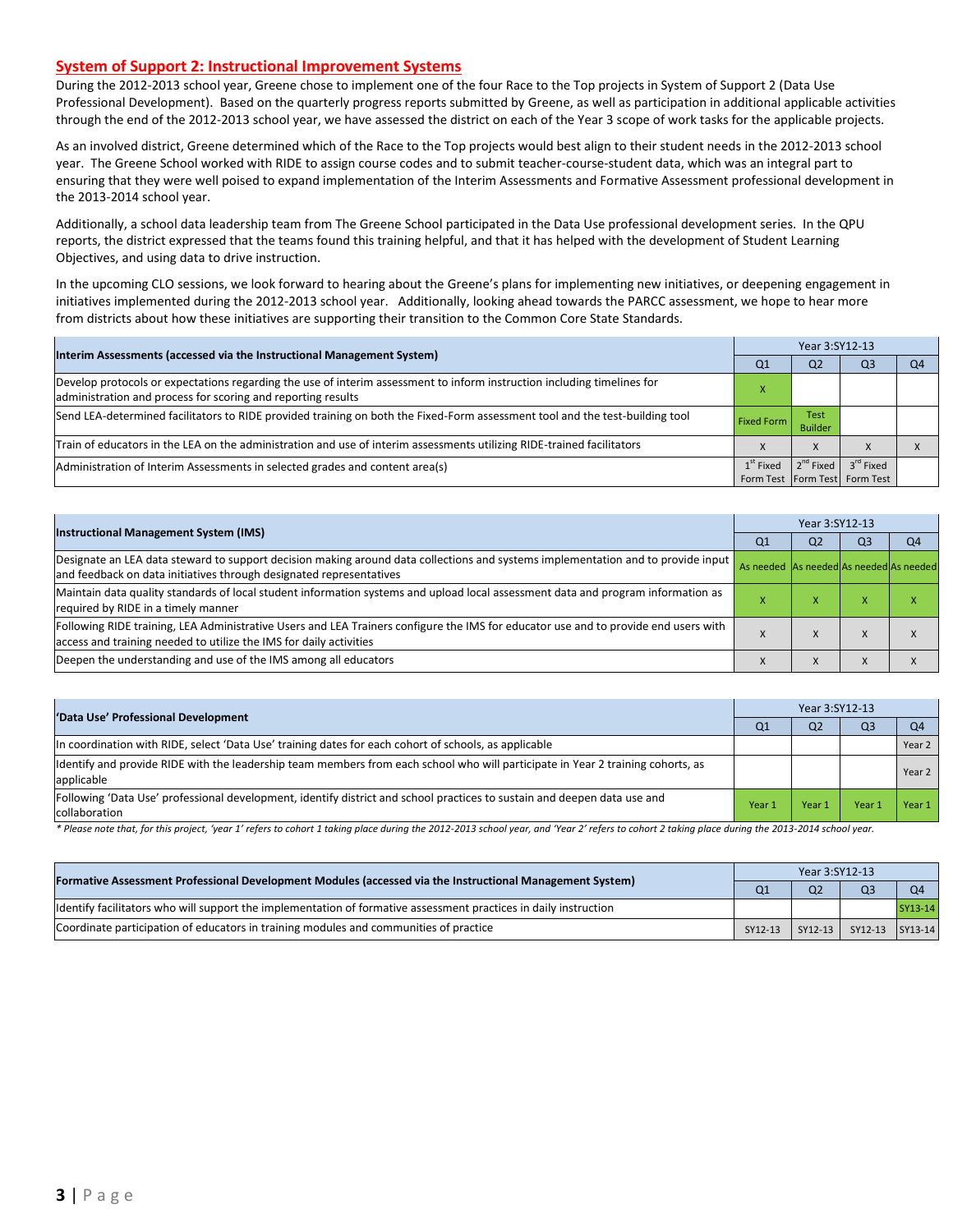#### **System of Support 3: Educator Effectiveness**

During the 2012-2013 school year, Greene fully implemented all components of System of Support 3 - the Rhode Island model for teacher and building administrator evaluations; and final effectiveness ratings for all teachers have been submitted to RIDE. Based on the quarterly progress reports submitted by Greene, as well as participation in additional applicable activities through the end of the 2012-2013 school year, we have assessed the district on each of the Year 3 scope of work tasks for Educator Evaluation.

During the 2012-2013 school year, all applicable Greene administrators attended teacher and building administrator evaluator trainings. In their quarterly progress update reports, the school noted that they found the process easy to implement due to the alignment between the model and their previously administered evaluation process.

RIDE is also pleased to note that Greene teachers and evaluators participated in supplemental activities, such as Student Learning Objective workshops and the FFTPS calibration videos. We hope that participants found these supports helpful in increasing comfort with the evaluation process. Additionally, Greene administrators registered and/or attended applicable summer 2013 training. Looking ahead, RIDE would like to remind the district of their responsibility to ensure that all personnel responsible for evaluating both teachers and building administrators participate in applicable training activities.

As we enter into the final year of the Race to the Top grant, RIDE encourages Greene to continue to engage their CLO peers in thinking about continuous support for evaluation implementation, as well as how evaluation data is being used to identify professional development needs.

| <b>Educator Evaluation</b>                                                                                                                                                                           |                          |                | Year 3:SY12-13                             |                                  |
|------------------------------------------------------------------------------------------------------------------------------------------------------------------------------------------------------|--------------------------|----------------|--------------------------------------------|----------------------------------|
|                                                                                                                                                                                                      | Q <sub>1</sub>           | Q <sub>2</sub> | Q <sub>3</sub>                             | Q <sub>4</sub>                   |
| Participate in educator evaluation model design, development and refinement feedback opportunities                                                                                                   | X.                       | x              | X                                          | X                                |
| Identify District Evaluation Committee members, responsible for monitoring the implementation of the system and providing<br>recommendations to LEA leadership teams                                 |                          |                |                                            | x                                |
| ldentify individuals who will serve as primary and, if applicable, secondary/complementary evaluators                                                                                                |                          |                |                                            | X                                |
| Send all required evaluators to RIDE-provided evaluator training on model; Send evaluators and system administrators to training on<br>the Educator Performance Support System (EPSS) data system    |                          |                | Mid-year<br>half-day<br>training           | Mid-year<br>half-day<br>training |
| Examine LEA Policies and Contracts for Challenges; where applicable, consider memorandums of understanding or contract renewal<br>language which will support district implementation of evaluations | X                        | X              | X                                          | X                                |
| Create a plan for the appropriate use of funds to support implementation of educator evaluation system                                                                                               |                          |                |                                            | X                                |
| Complete required components of RI Model for educator and building administrator evaluations                                                                                                         | <b>SLOs and</b><br>Goals | Midyear        | Midyear<br>Conference Conference Summative | <b>EOY Report</b><br>&<br>rating |
| Submit evaluation data and documentation (e.g. component and summative level ratings, verified rosters); provide other requested<br>information to support RIDE research and system improvement      |                          | x              | X                                          | x                                |
| Use Evaluation Data to identify individual and school/district-wide professional development needs and act on those needs                                                                            |                          |                | $\mathsf{x}$                               | X                                |